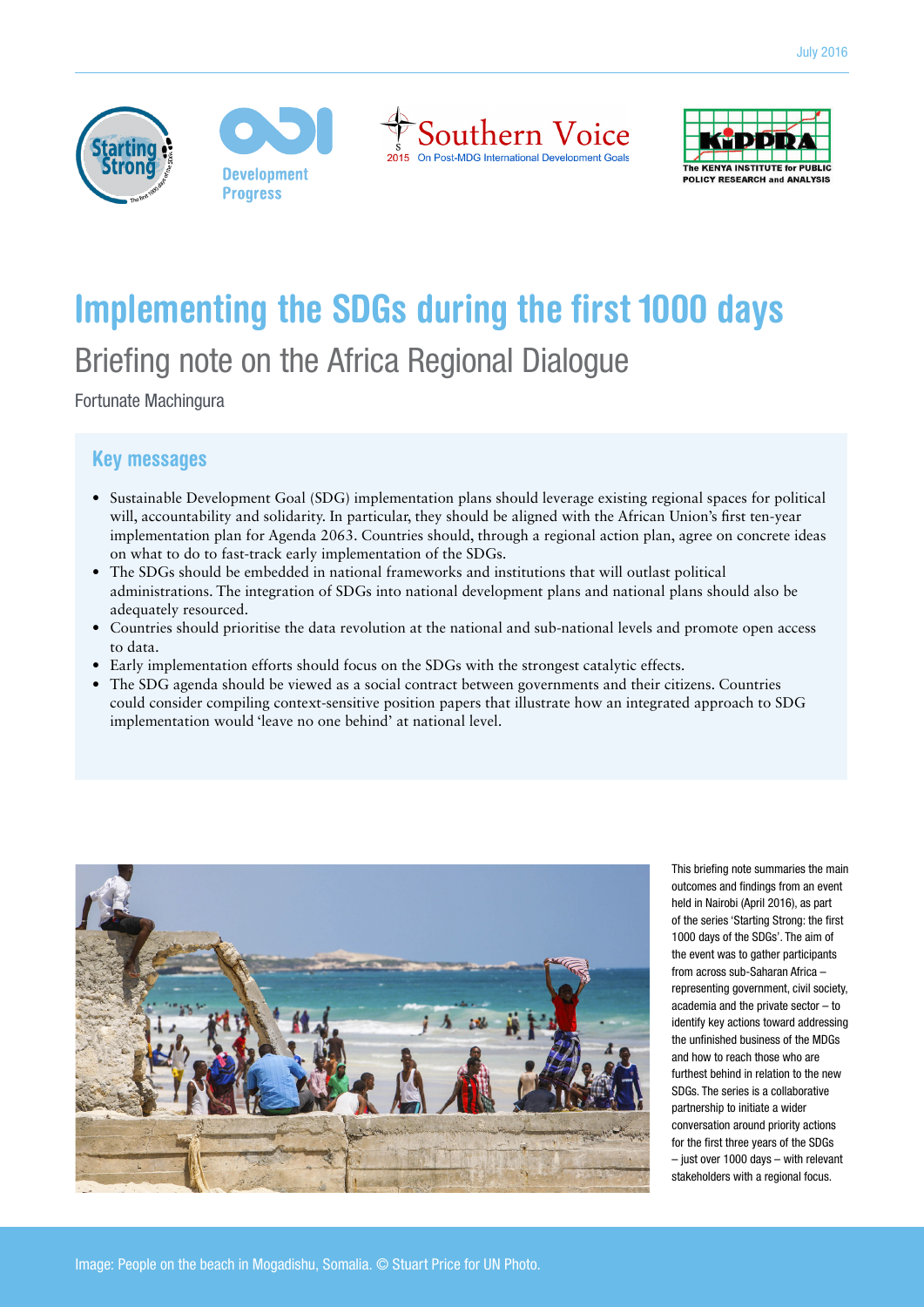### Introduction

This briefing note is a summary of the main outcomes of the African regional dialogue on implementing the Sustainable Development Goals (SDGs), with an emphasis on early action for the first 1000 days, held in Nairobi, Kenya, 12-13 April 2016. A group of more than 80 actors from across Africa (including representatives from government, civil society, academia, think tanks and the private sector) pooled substantive evidence on integrated approaches to SDG implementation, and reflected on ideas and actions that take into account the political, socioeconomic and environmental dimensions of the goals.

Focusing on the first 1000 days of SDG implementation emphasises the important role of early actions that could have a significant influence beyond the first three years. This briefing note highlights five critical next steps for consideration in the first 1000 days of the SDG agenda in Africa both regionally and nationally. It will be presented at the High-Level Political Forum (HLPF) in New York in July 2016 to inform the higher-level discussions on achieving the SDGs.

## Next steps: early actions to achieve the SDGs

#### 1. SDG implementation plans should leverage existing regional spaces for political will, accountability and solidarity. In particular, they should be aligned with the African Union's first ten-year implementation plan for Agenda 2063. Countries should, through a regional action plan, agree on concrete ideas on what to do to fast-track early implementation of the SDGs.

Africa's 2063 political agenda responds to the continent's specific aspirations and development challenges, and has traction at both the African Union and national level. The African Union and the United Nations Economic Commission for Africa Conference held in April 2016 agreed to merge Agenda 2063's first ten-year implementation plan with the 2030 Agenda for Sustainable Development as the new mechanism and means of implementation for SDGs in Africa. The long timeframe of Agenda 2063 raises questions of 'accountability to who by whom in 2063', but, as argued by Bitange Ndemo, an associate professor at the University of Nairobi, the two agendas converge on multiple points. They both respond to issues of people-centred social development, inclusivity of societies, economic development, peace and environmental sustainability.

The keynote speaker from the advisory team of the 2030 Agenda, Dr Edward Sambili, and the Kenyan Cabinet Secretary for the Ministry of Devolution and Planning, Honourable Mwangi Kiunjuri, proposed that the dialogue should result in a regional action plan that takes into account Agenda 2063. Specifically, Hon. Kiunjuri noted, 'One outcome of this dialogue could be to follow up on this proposal through a regionally shared action plan,' while Dr Sambili argued for specific 'concrete ideas on what we can go out and do to fast-track achievement of the SDGs'.

#### 2. The SDGs should be embedded in national frameworks and institutions that will outlast political administrations. The integration of SDGs into national development plans and national plans should also be adequately resourced.

Participants discussed the institutional framework that might be most successful for early actions. Many agreed that a committee on SDG implementation in parliament could be considered, coordinated through clerks of parliament to ensure continuity of the SDG agenda beyond ministers' and parliamentarians' often short terms of service. It was also proposed that an inter-ministerial committee, convened by the office of the president (such as in Kenya and Liberia) or coordinated through planning ministries (as in Ghana) could be established to ensure the integration of SDGs into the national planning processes. The integration of SDGs into national development plans and national plans should also be adequately resourced. Although African countries increasingly need to rely on their own domestic resources to finance the SDGs, participants argued that developed nations must recommit to assisting developing countries through official development assistance (ODA). There is a need to put a greater focus on innovative financing instruments that can help to deliver assistance more effectively, raise more financial resources and leverage more public-private partnerships.

Drawing from the discussion 'Political Perspectives, Financing and Institutions, and Accountability', there was a consensus that beyond the regional political agenda, there was a need to domesticate SDGs through national plans. National-level plans for implementing the SDGs will need to take into account systemic issues and policy coherence (vertically and horizontally) alongside other domestic policies and regional and global policies more widely. At the national level, participants specifically recommended the establishment of administrative structures for SDG implementation from the grassroots levels, including among disadvantaged social groups where SDG literacy is a priority, right up to the government levels where policy on how to include those left behind is debated. This is significant as it takes into account various national contexts, capacities and different levels of local development.

#### 3. Prioritise the data revolution at the national and subnational levels and promote open access to data.

There were contending views on data, with participants arguing that although data was available within 'government repositories' it was not publicly accessible (improvements needed in South Africa). Others, argued that there was 'poor data culture' in Africa, and more was needed to inculcate a sense of data production, dissemination and use across all sectors of development (improvements needed in Uganda, Zimbabwe, Kenya, and Liberia). Participants argued that it was imperative that baseline data for all the prioritised SDGs are collected at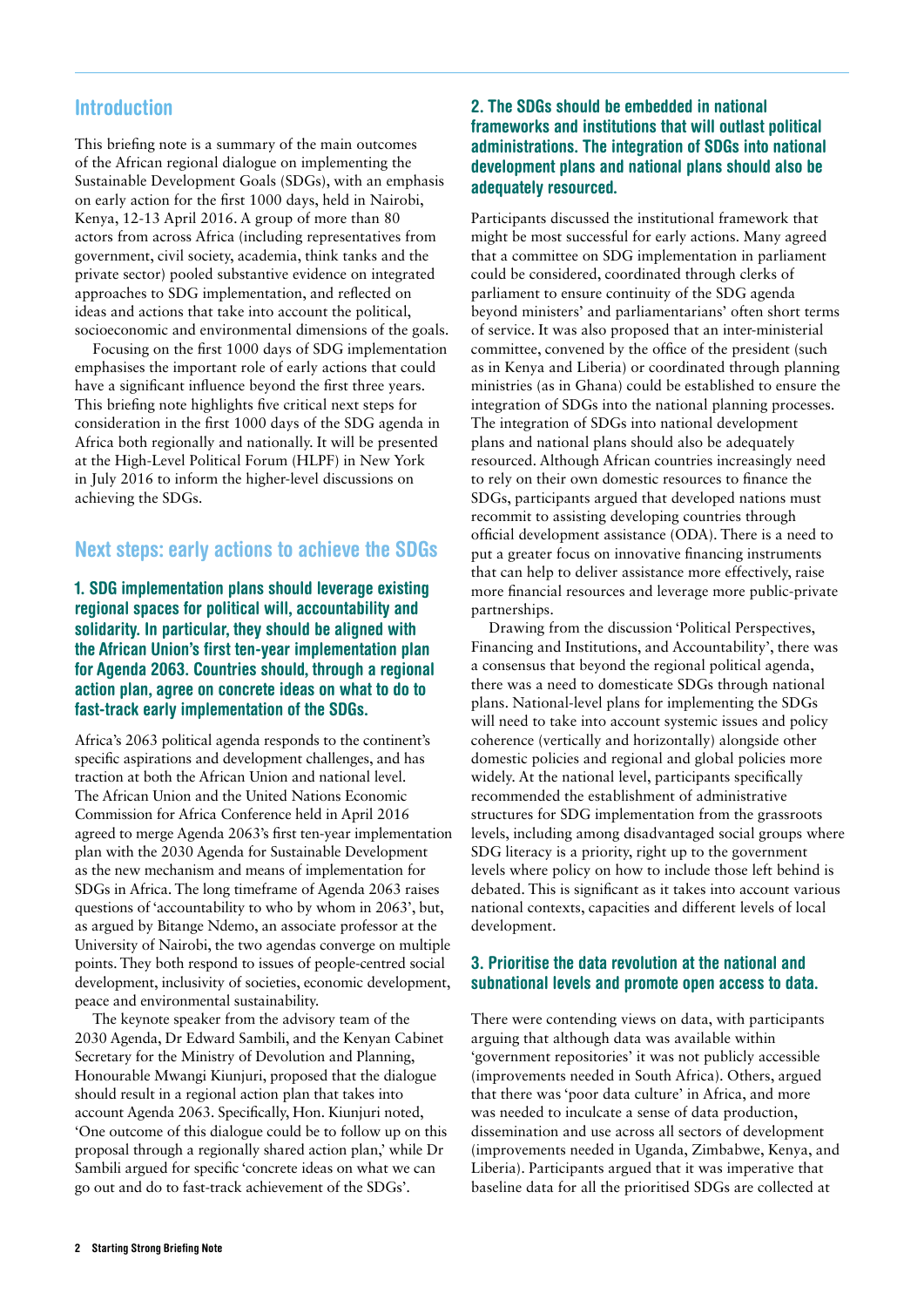the national level to facilitate monitoring and tracking development progress.

There was also a sense of urgency about promoting open access to national data to create multiple avenues for its interpretation. Data production, dissemination and use would need to be championed by various actors, including NGOs, local authorities, traditional leaders, academia and communities. But, there is also progress already happening on data quality, analytics and uptake, with countries such as Kenya, through its Deputy President's office, taking a lead alongside other African governments to champion the data revolution through multi-stakeholder initiatives, such as the National Partnership on Sustainable Development Data. Participants recommended that these different actors in the 'data revolution' can also strengthen accountability, track development progress, close existing data gaps to prevent discrimination and promote 'data culture' in both small and big data analytics at community and policy levels. This suggests that existing and new sources of data, including monitoring and evaluation systems, non-traditional data sources and new data analysis tools such as the iSDG (Millennium Institute)<sup>1</sup> or the SDG scorecard (Overseas Development Institute),<sup>2</sup> can be used by statistical or monitoring and evaluation departments to increase support for statistical systems that track and measure development progress.

#### 4. Early implementation efforts should focus on the SDGs with the strongest catalytic effects.

The SDGs are highly interconnected, integrated and interdependent. Recognising this, participants highlighted the need for governments to recognise and prioritise those goals that have catalytic effects on others – building coalitions of support around goals to research and reflect

on their trade-offs and synergies. Despite consensus on the need to cluster SDG implementation teams and integrate goals with the strongest links, the dialogue also cautioned that clustering implementation should not be a nationallevel task alone. It should be rooted at the grassroots levels to account for indigenous activities of transformation led by communities. For instance, 'If those working in community gardens [agriculture] can work with village health workers [health service], women's groups [gender] in the community, we could promote the integration of SDGs' (participant in one of the breakout groups). Community-level structures that cluster teams, integrate goals and have catalytic effects on other goals already exist through rural district councils in several African countries, including Zimbabwe, Malawi, Zambia and South Africa.

#### 5. The SDG agenda should be viewed as a social contract between governments and their citizens. It should prioritise inclusivity, equality and justice across socioeconomic dimensions of wellbeing of all people.

Participants recommended countries consider compilation of context-sensitive position papers that illustrate how an integrated approach to SDG implementation would 'leave no one behind' at national level. Among other key social groups, participants argued that consideration should be made for all deprived social groups living in extreme poverty across Africa, including women, children, expecting mothers, lesbian, gay, bisexual, trans and queer communities, and people living with HIV. To do this, participants argued that SDGs need to be viewed as a new social contract that encompasses a broader view of human well-being founded on moral obligations for justice, inclusivity and equality between governments and citizens.

- 1 [www.millennium-institute.org/integrated\\_planning/tools/SDG/index.html](http://www.millennium-institute.org/integrated_planning/tools/SDG/index.html)
- 2 www.odi.org